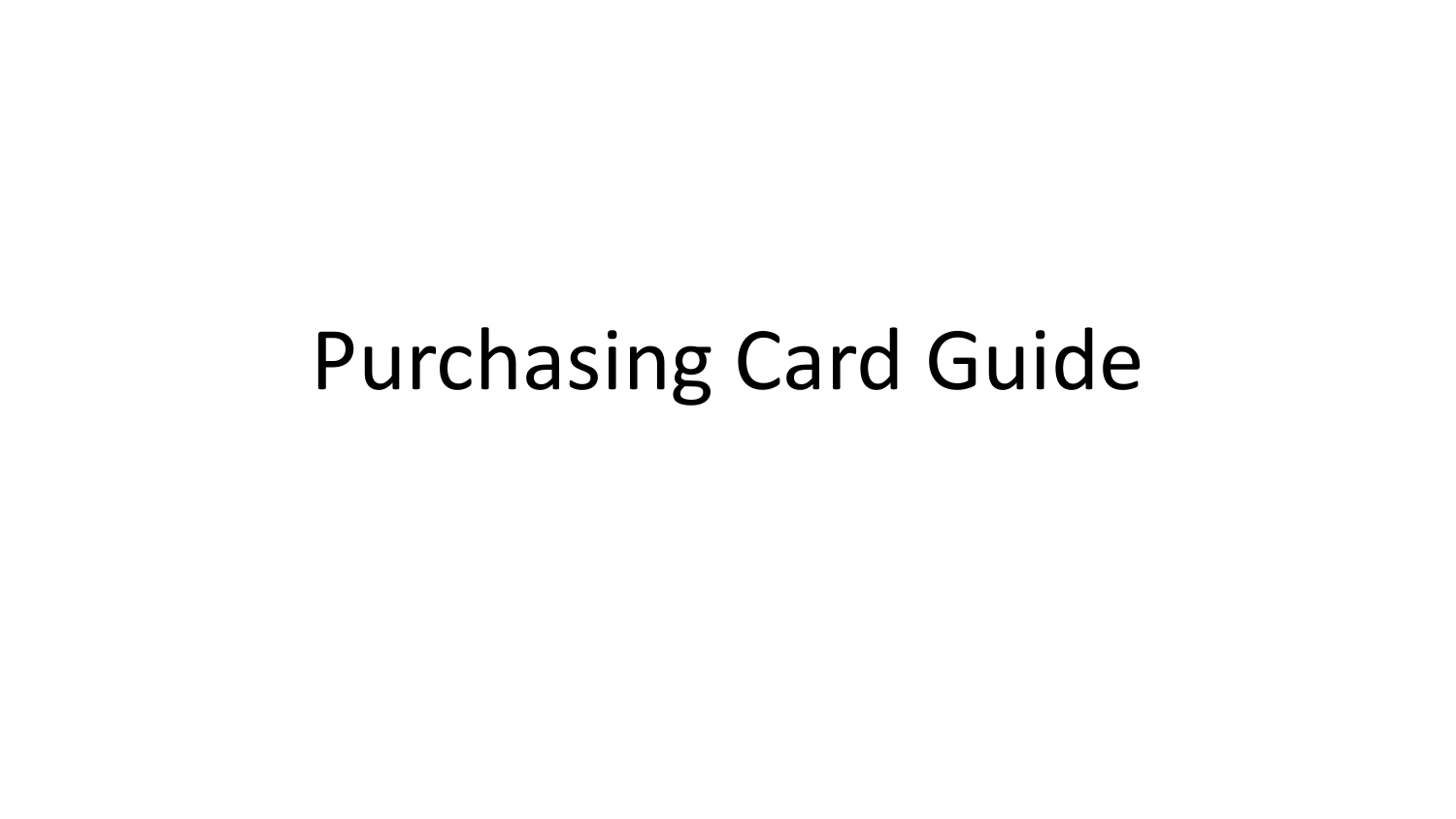## Sales Tax Exempt Purchases

Part 6. Cardholder Responsibilities: Contact Business Services for a copy our Tax Exemption Form

## **How to avoid paying sales tax?**

- *Inform the vendor of the tax exemption status 1st:* 
	- In person, Internet or by phone or fax.
	- If you are changed Sales Tax and is not refunded to your card you, you as the Cardholder are responsible to pay the Sales Tax when the monthly report is submitted to Business Services.

Purchases of:

- lodging (under 30 days)
- waste collection
- 
- 

• disposal services **are taxable & sales tax s/b included** • purchases or leases of motor vehicles when the purchase is made if P-card is used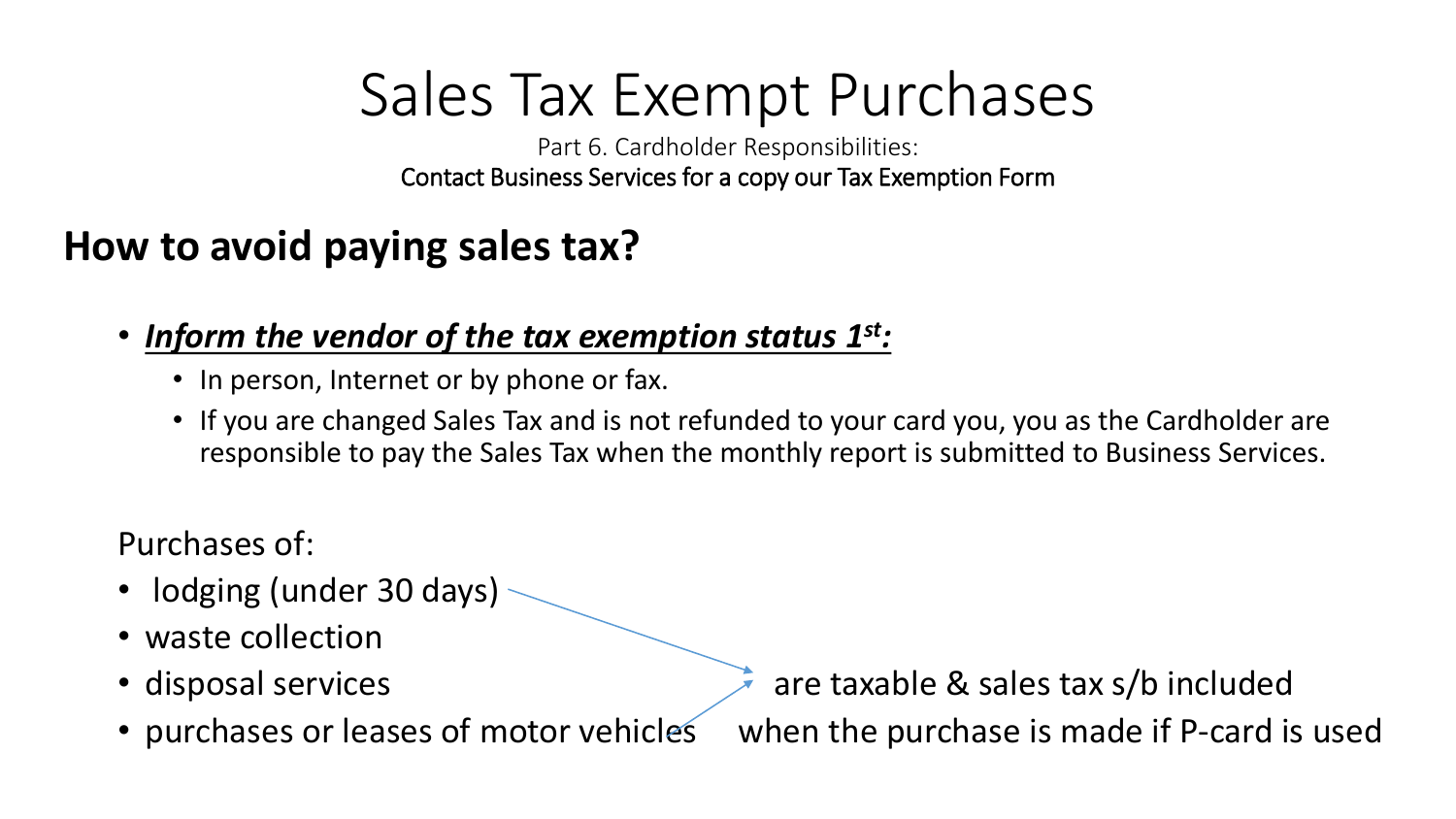## Special Expense Form



**Business Services, IL139** Return form to: 1501 State Street Marshall, MN 56258

#### **REQUEST FOR APPROVAL OF SPECIAL EXPENSES**

| 1. Name of Requester:                                                                                                                                                                                                                  |                     | 2. Title:                                                                                                              |                                                             | 3. Cost Center: |
|----------------------------------------------------------------------------------------------------------------------------------------------------------------------------------------------------------------------------------------|---------------------|------------------------------------------------------------------------------------------------------------------------|-------------------------------------------------------------|-----------------|
| 4. Phone:                                                                                                                                                                                                                              | 5. Date of Request: |                                                                                                                        | 6. Requesting Department:                                   |                 |
| 7. Expenses for which approval is requested (see instructions on page 2)<br>The following requires approval of the President:<br><b>International Travel</b><br>The following may be approved by the appointing authority or designee: |                     |                                                                                                                        |                                                             |                 |
| Meal(s) which exceed maximum state allowance<br>Meal(s) within work area<br>Refreshments (coffee, tea, or soft drinks)                                                                                                                 |                     | Conference and registration fee(s) in excess of \$1,000<br>Lodging within work area<br>Other Special Expense (specify) |                                                             |                 |
| 8. Full title of the conference, workshop, seminar, meeting or other event:                                                                                                                                                            |                     |                                                                                                                        |                                                             |                 |
| 9. Event location (title and address of host facility):<br>hr                                                                                                                                                                          |                     |                                                                                                                        | 10. Date(s) and time(s) of event:                           |                 |
| Individuals for whom special expense approval is requested (check all that apply & attach list if more space is needed):<br>11.<br>Requester<br><b>Additional State Employees. List Names and Titles:</b>                              |                     |                                                                                                                        | Other participants<br>List names, titles and organizations: |                 |

• Special Expense forms is available online and required for all expenses for food.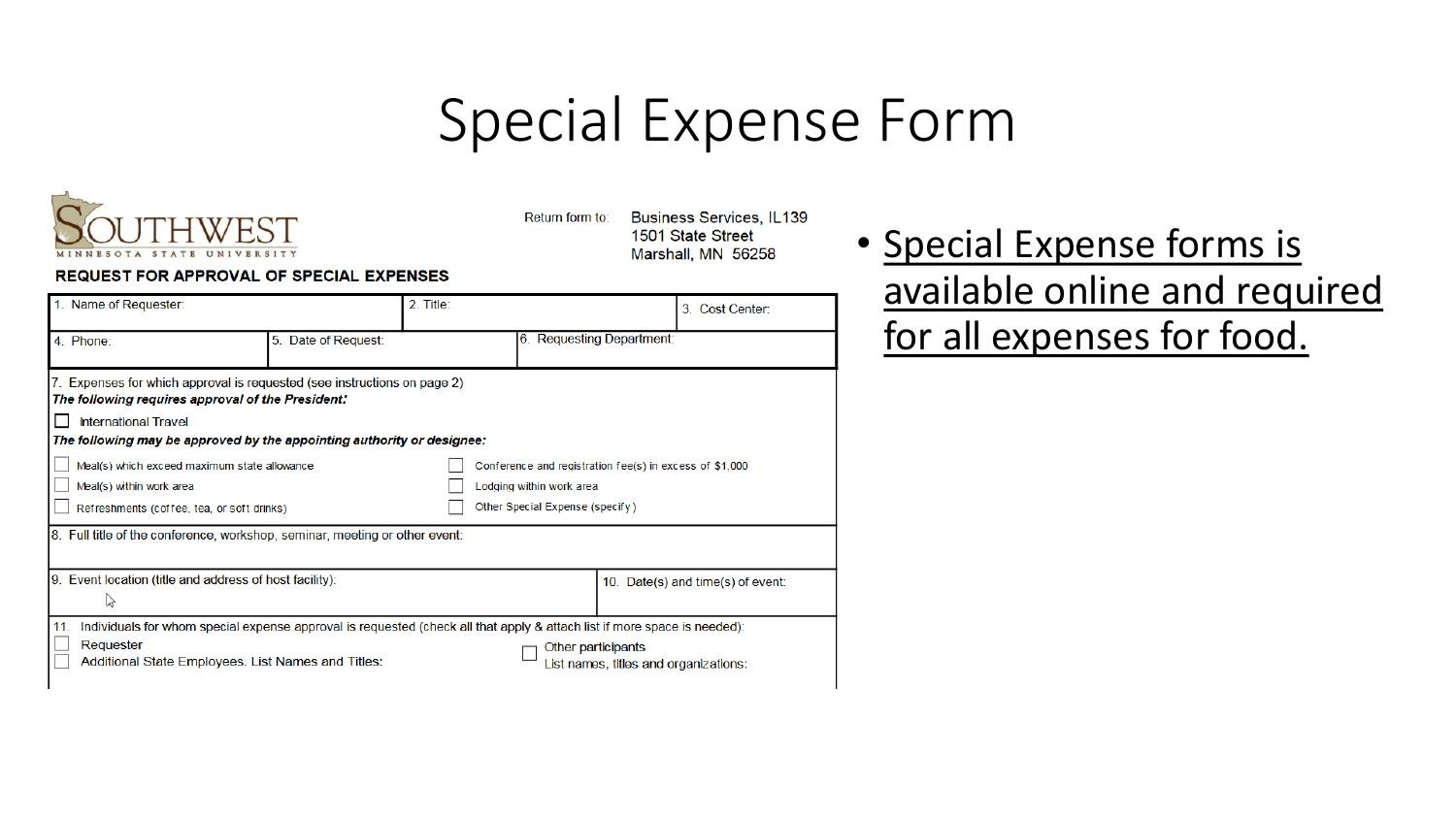## Access Your Cardholder Account On-line

### ([https://access.usbank.com](https://access.usbank.com/) )



**Click logo in**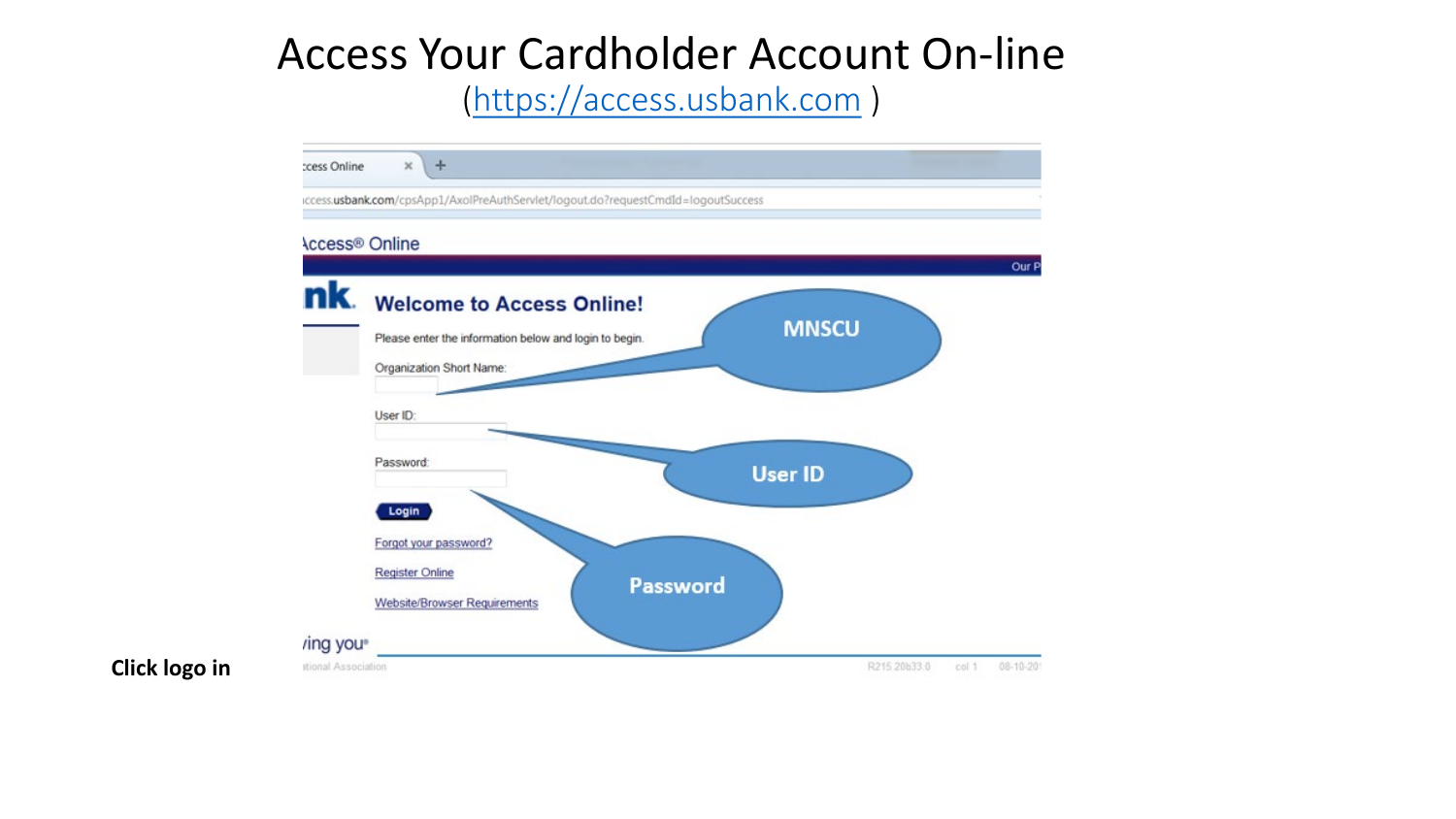## **Cardholder Activity Report**

 $\leftarrow$ *①* A https://access.usbank.com/cpsApp1/AxolComServlet2?requestCmdId=login

A Most Visited & Getting Started War Verizon business acco... A Labor Standards hom

### Step 1

#### **USbank** Access<sup>®</sup> Online

| <b>Request Status Queue</b>    |
|--------------------------------|
| <b>Active Work Queue</b>       |
| <b>System Administration</b>   |
| <b>Account Administration</b>  |
| <b>Transaction Management</b>  |
| <b>Account Information</b>     |
| Reporting                      |
| <b>Dashboard</b>               |
| Data Exchange                  |
| <b>My Personal Information</b> |
|                                |

**Welcome to Access Online** Your last login was 11/21/2016

#### **Message Center**

Message(s) from Access Online

#### Home

#### **Contact Us**

Training

#### **USbank** Access<sup>®</sup> Online

### Step 2

**Request Status Queue Active Work Queue System Administration Account Administration Transaction** 

#### **Management**

• Transaction List **Account Information Reporting Dashboard Data Exchange My Personal Information** 

### **Transaction Management**

**Transaction List** 

#### View, review, allocate/reallocate and add co

**View Previous Cycle** Presents the Transaction list for the prey View Previous Cycle

#### **View Pending Transactions** Presents the pending transactions list.

#### **⊡ Card Account Summary Account Number:**  $\bullet$ **Account Name:** Step 3 Billing Cycle Close Date: 11/08/2016 -**Print Account Activ Search** All o Open Account Open 11/08/2016 10/10/2016 09/08/2016 [+] Search Criteria 08/08/2016 07/08/2016 [-] Transaction List 06/08/2016

Records 1 - 2 of 2

#### Check All Shown | Uncheck All Shown

|   | (R) (D) | Select Status Approval Status Trans Posting Merchant | <b>Date</b> | <b>Date</b> |                              |
|---|---------|------------------------------------------------------|-------------|-------------|------------------------------|
|   |         | Pending                                              |             |             | 11/01  11/02  VZWRLSS*MY  VZ |
| П |         | Pending                                              |             |             | 10/12  10/13  BROADCAST MUS  |

**Reviewed Co Disputed A Reallocated M, M Trans Detail Level MU** 

Check All Shown | Uncheck All Shown  $-2$  of 2



**Approve** 

Home **Contact Us**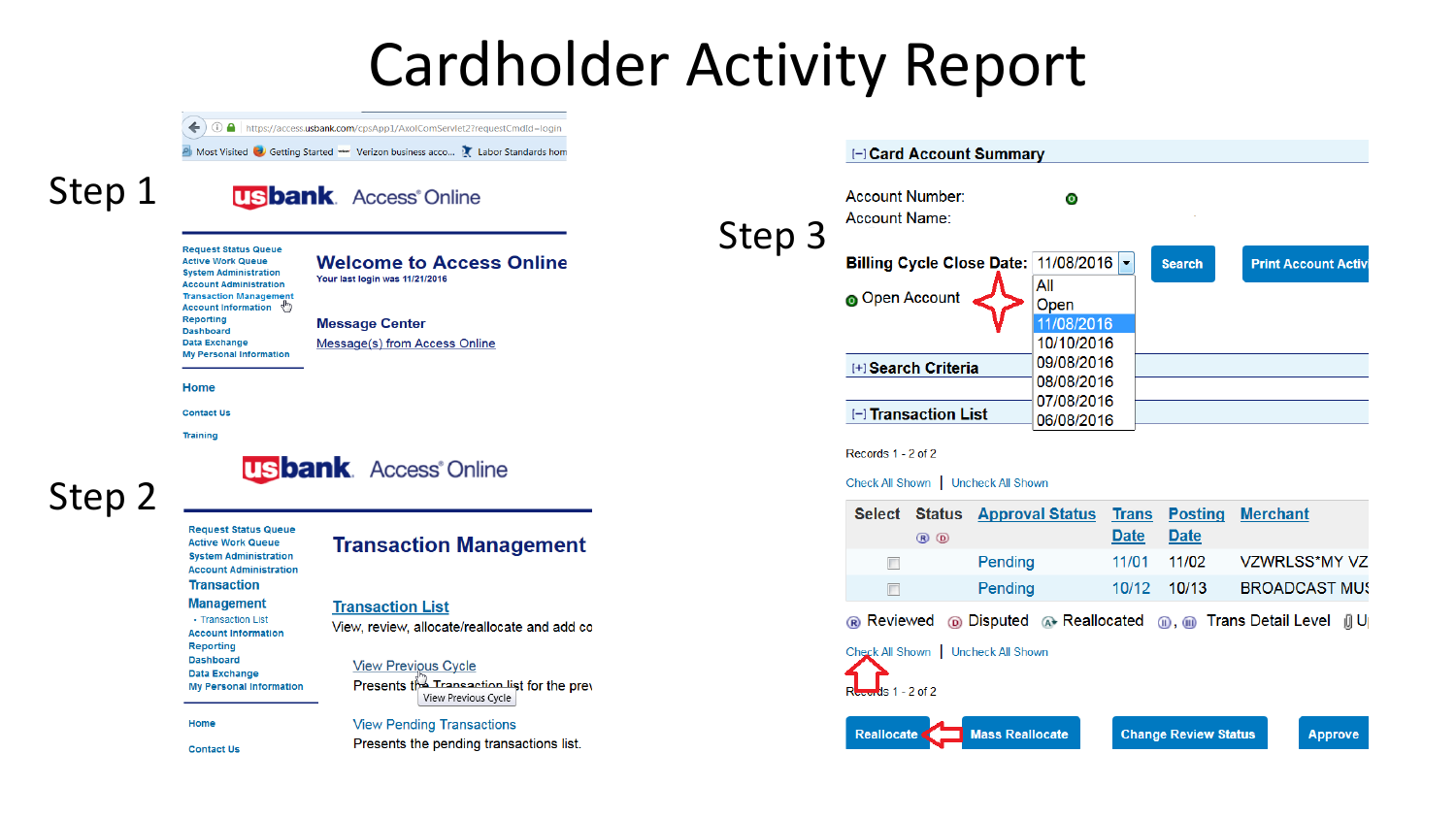## **Billing Cycle Close Date**

- Pulls transactions to be listed/included on the Cardholder Activity Report
- "Open" includes transactions that have occurred since the most recent Billing Cycle Close Date
- "All" includes all transactions that have been charged to the card for the past 6 months
- Check All Shown & Reallocate

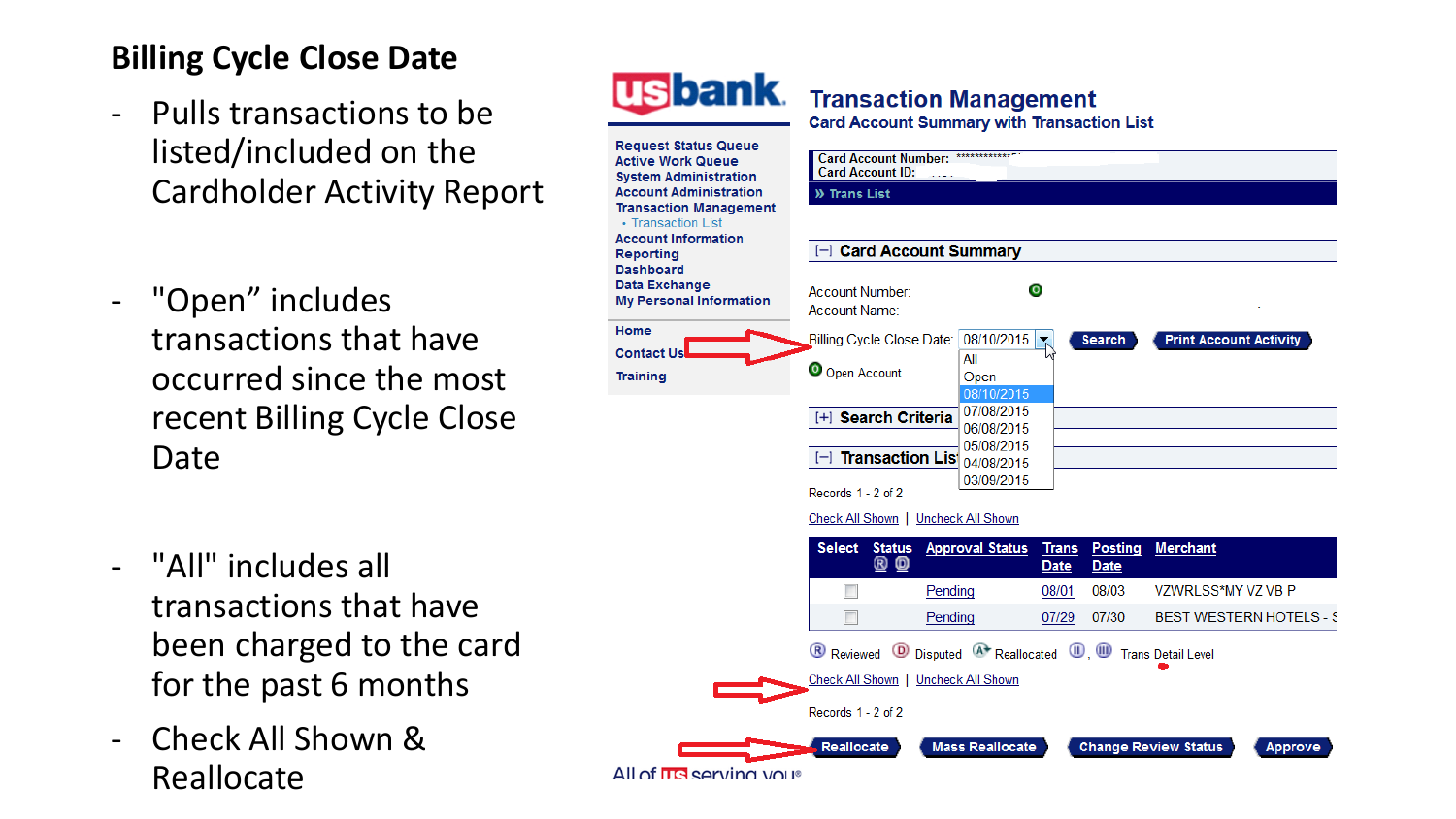#### **Transaction Management Reallocation Worksheet**

| Card Account Number: ************* | ACCOUNTS |
|------------------------------------|----------|
| <sup>1</sup> Card Account ID:      |          |

Reallocate transactions by changing the accounting information to allocate the amount to a different cost center. To allocate to additional accounting codes, click the "Add Alloc" link.

After modifying the allocations, click the "Save Allocations" button to save changes. Exclude transactions from the save by selecting "Remove Transaction(s)" checkboxes and optionally clicking the "Remove Transaction(s)" button.

#### $* = required$

|                     | <b>Remove</b> | <b>Trans Date Merchant</b> |                                | <b>Amount</b> | Alloc %          | <b>Accounting Code - Segment Name (Length)</b> |             |                     |              |                    |
|---------------------|---------------|----------------------------|--------------------------------|---------------|------------------|------------------------------------------------|-------------|---------------------|--------------|--------------------|
|                     | <b>Trans</b>  |                            |                                |               |                  | <b>COST CENTER (6)</b>                         | SPACE $(1)$ | <b>OBJ CODE (4)</b> | SPACE $2(1)$ | <b>DESCRIPTION</b> |
|                     |               | 11/01/2016                 | VZWRLSS*MY VZ VB P             | \$1,338.25    | <b>Add Alloc</b> | 140540                                         |             | 2025                |              | Stmt 9/24/1        |
|                     |               | 10/12/2016                 | BROADCAST MUSIC INC \$1,064.60 |               | <b>Add Alloc</b> | 334012                                         |             | 1860                |              | 7/1/16 to 6/       |
|                     |               |                            |                                |               |                  |                                                |             |                     |              |                    |
| <b>Remove Trans</b> |               | <b>Save Allocations</b>    |                                |               |                  |                                                |             |                     |              |                    |

- **Enter:**
- **- Cost Center**
- **- Object Code**
- **- Description of what the Purchase is.**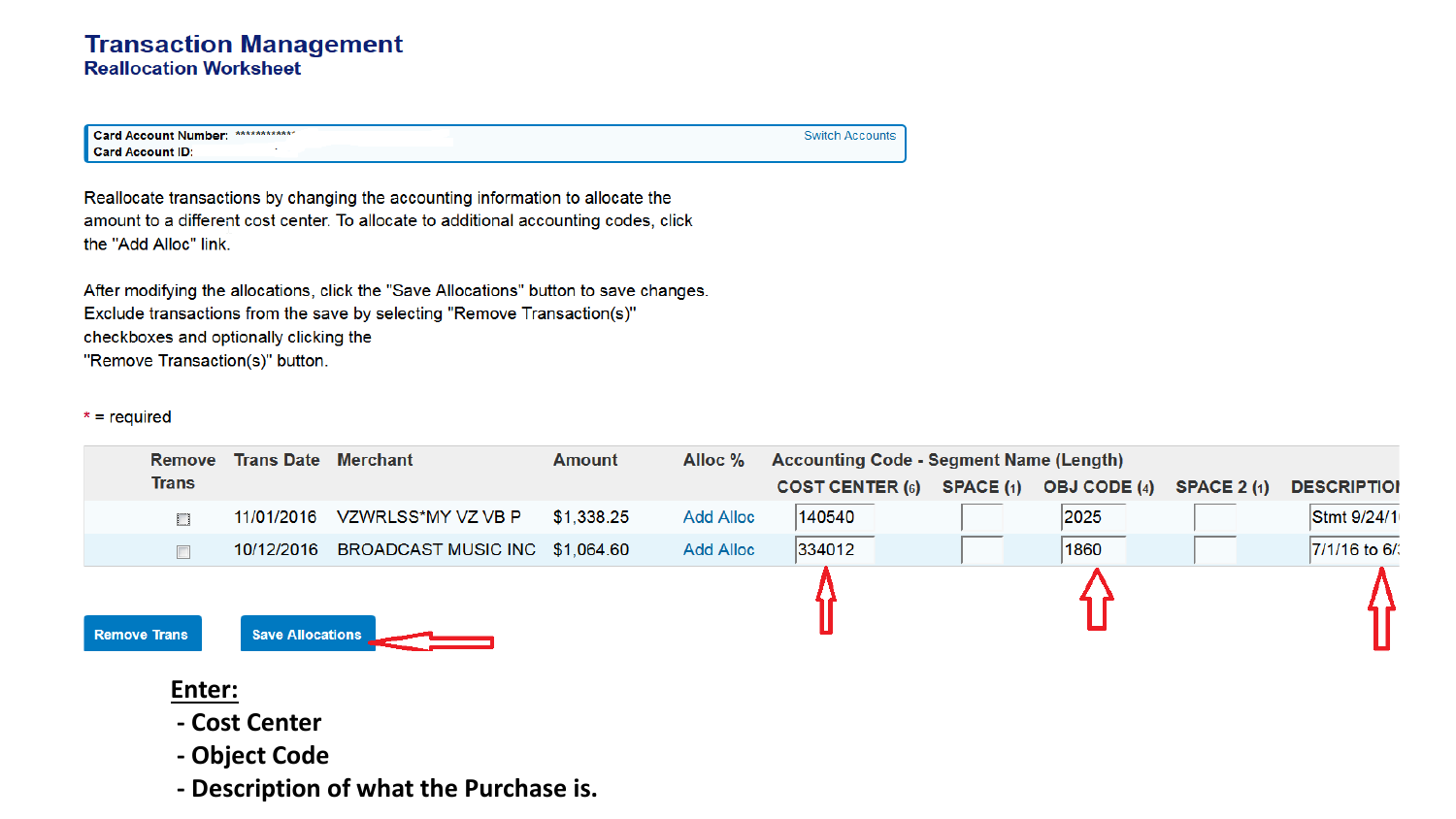| <b>Object</b> |                                                                                                 |  |  |  |  |
|---------------|-------------------------------------------------------------------------------------------------|--|--|--|--|
| Code          | <b>Description/Definition</b>                                                                   |  |  |  |  |
|               |                                                                                                 |  |  |  |  |
| 2120          | Instate Travel - (gas, car rental, taxi, parking, baggage handling, incidentals)                |  |  |  |  |
| 2122          | Registration Fees - In State (Conference, Seminars, Workshops)                                  |  |  |  |  |
| 2130          | Living Expense - In State (hotel, lodging, meals w/lodging, dry cleaning)                       |  |  |  |  |
| 2220          | Travel Exp - Out State (gas, car rental, taxi, parking, baggage handling, incidentals)          |  |  |  |  |
| 2222          | Conference - Out of State (Conference, Seminars, Workshops)                                     |  |  |  |  |
| 2230          | Living Exp. - Out of State (hotel, lodging, meals w/ lodging, dry cleaning)                     |  |  |  |  |
| 2520          | International-Travel Expenses                                                                   |  |  |  |  |
| 2710          | <b>Student Activities</b>                                                                       |  |  |  |  |
| 2720          | Student Travel - (student transportation, lodging, meals registration - 2891 for admission fees |  |  |  |  |
| 2870          | <b>Memberships</b>                                                                              |  |  |  |  |
| 2891          | Fees - Includes permits, liscense, filing, recording, notary, copyright, fees                   |  |  |  |  |
| 3000          | Supplies - this is consumable supplies                                                          |  |  |  |  |
| 3002          | Equipment Purchases as Supplies                                                                 |  |  |  |  |
| 3007          | Subscriptions                                                                                   |  |  |  |  |
| 3008          | Furniture (desks, chairs, etc.) Not to exceed \$2,000.00                                        |  |  |  |  |
|               |                                                                                                 |  |  |  |  |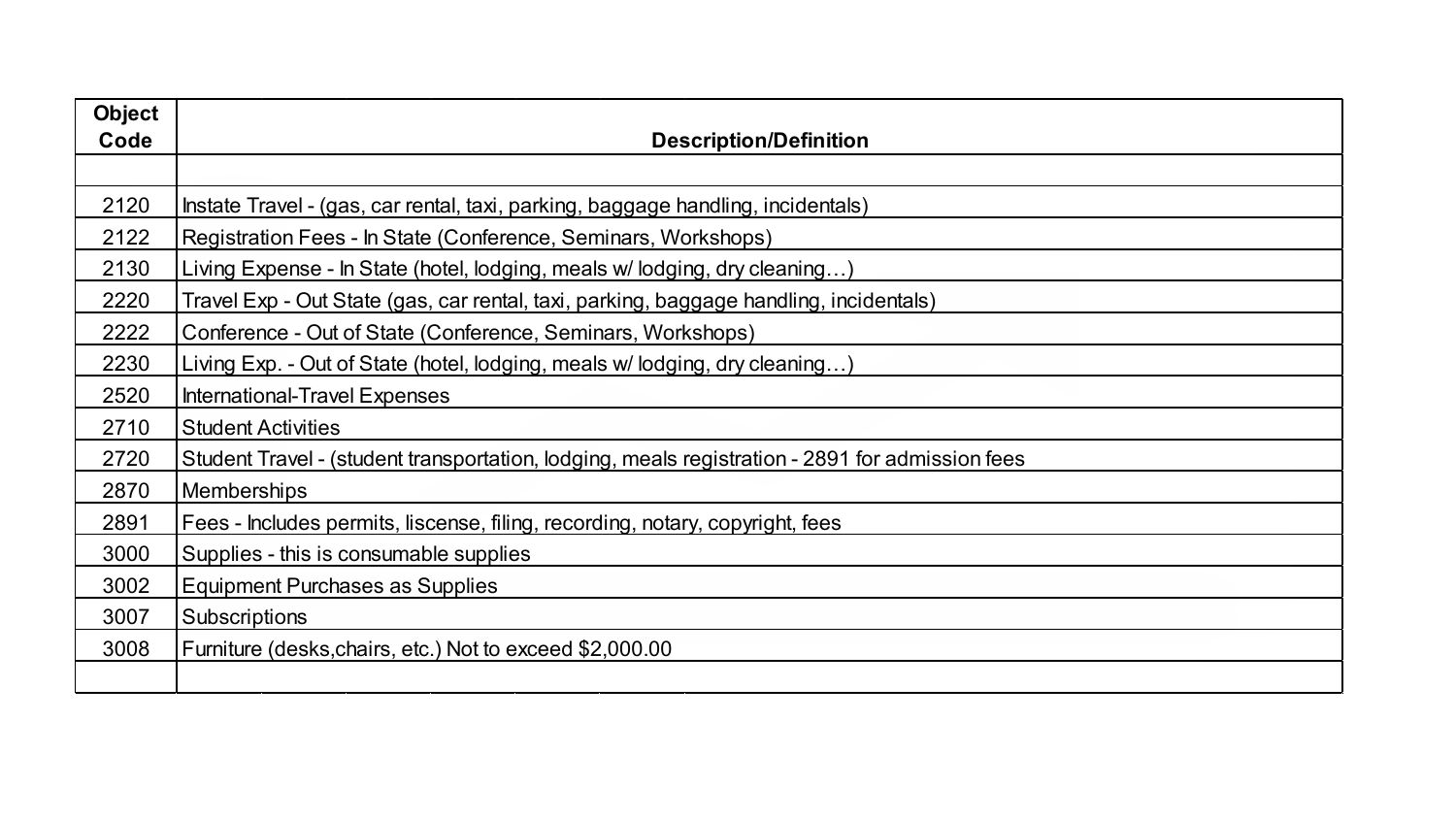## **Bank Statements are not mailed out.**

| <b>Request Status Queue</b><br><b>Active Work Queue</b><br><b>System Administration</b><br><b>Account Administration</b><br><b>Transaction</b> | <b>Transaction Management</b><br><b>Card Account Summary with Transaction List</b>   |                                                                                                                                                                                                                                     |                            |  |  |  |  |
|------------------------------------------------------------------------------------------------------------------------------------------------|--------------------------------------------------------------------------------------|-------------------------------------------------------------------------------------------------------------------------------------------------------------------------------------------------------------------------------------|----------------------------|--|--|--|--|
| <b>Management</b><br>• Transaction List                                                                                                        | Card Account Number: ************<br><b>Card Account ID:</b><br>$\sim$ $\sim$ $\sim$ | <b>Switch Accounts</b>                                                                                                                                                                                                              |                            |  |  |  |  |
| <b>Account Information</b><br><b>Reporting</b>                                                                                                 | Trans List                                                                           |                                                                                                                                                                                                                                     |                            |  |  |  |  |
| <b>Dashboard</b><br><b>Data Exchange</b><br><b>My Personal Information</b>                                                                     |                                                                                      | WebFOCUS Report<br>$\times$<br>÷                                                                                                                                                                                                    | $\Box$<br>$\sum$           |  |  |  |  |
|                                                                                                                                                | <b>⊡ Card Account Summary</b>                                                        | $C^{\prime}$ Q Search<br>☆<br>自<br>← O A https://access.usbank.com/cpsApp1/AxolComR<br>$\triangledown$                                                                                                                              | 侖                          |  |  |  |  |
| Home<br><b>Contact Us</b>                                                                                                                      | <b>Account Number:</b><br>$\bullet$<br><b>Account Name:</b>                          | $\square$<br>٥<br>$1$ of $1$<br>$\Omega$<br>Page:<br>Automatic Zoom ↓                                                                                                                                                               | ≫<br>ĿŘ.<br>IJ<br>Download |  |  |  |  |
| Training                                                                                                                                       | Billing Cycle Close Date: 11/08/2016 v                                               | <b>Usbank</b><br>Seard<br><b>Cardholder Activity</b>                                                                                                                                                                                |                            |  |  |  |  |
|                                                                                                                                                | Open Account                                                                         | <b>Name: 1</b><br><b>Instruct Date</b><br>Marchant Narr<br><b>City, State</b><br><b>Penting Date</b><br>BROADCAST MUSIC<br>1,064.80<br>10/12/2010<br>615-401-2405, TN<br>10/13/2018<br>\$1,064,60<br>234012 1880 7/1/16 to 6/30/11  |                            |  |  |  |  |
|                                                                                                                                                | [+] Search Criteria                                                                  | 1,238.25<br>VZWRLSSTWY VZ VB<br>\$1,338.25<br>11/01/2018<br>800-822-0204, GA<br>11/02/2018<br>\$1,238.25<br>140540 2025 Strd 9/24/16 to 10/22/16<br>Activity Totals<br>\$2,402.85<br>Prymerite<br>\$0.00<br>Purchases<br>\$2,402.85 |                            |  |  |  |  |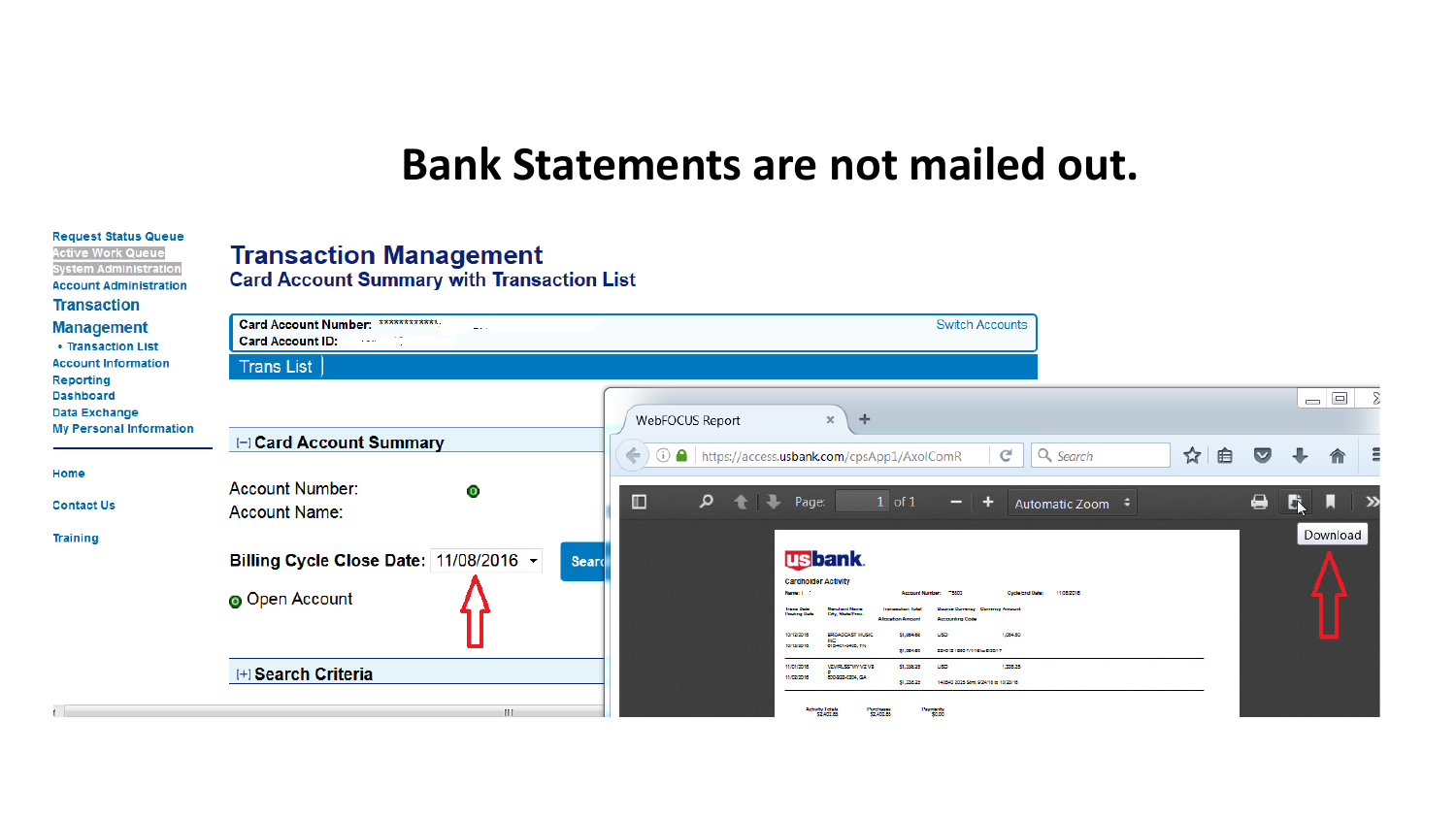## Cardholder Activity Report

- **Shows all transactions posted to the account** 
	- **(Correct Billing Cycle Close Date)**
- **Cardholder reconciles the monthly report**
	- **Cost centers, object codes and descriptions of what the purchase is.**
- **Submit printed, signed, approved Cardholder Activity Report to Business Services** 
	- **Due by the 15th of month with correct receipts in Business Services.**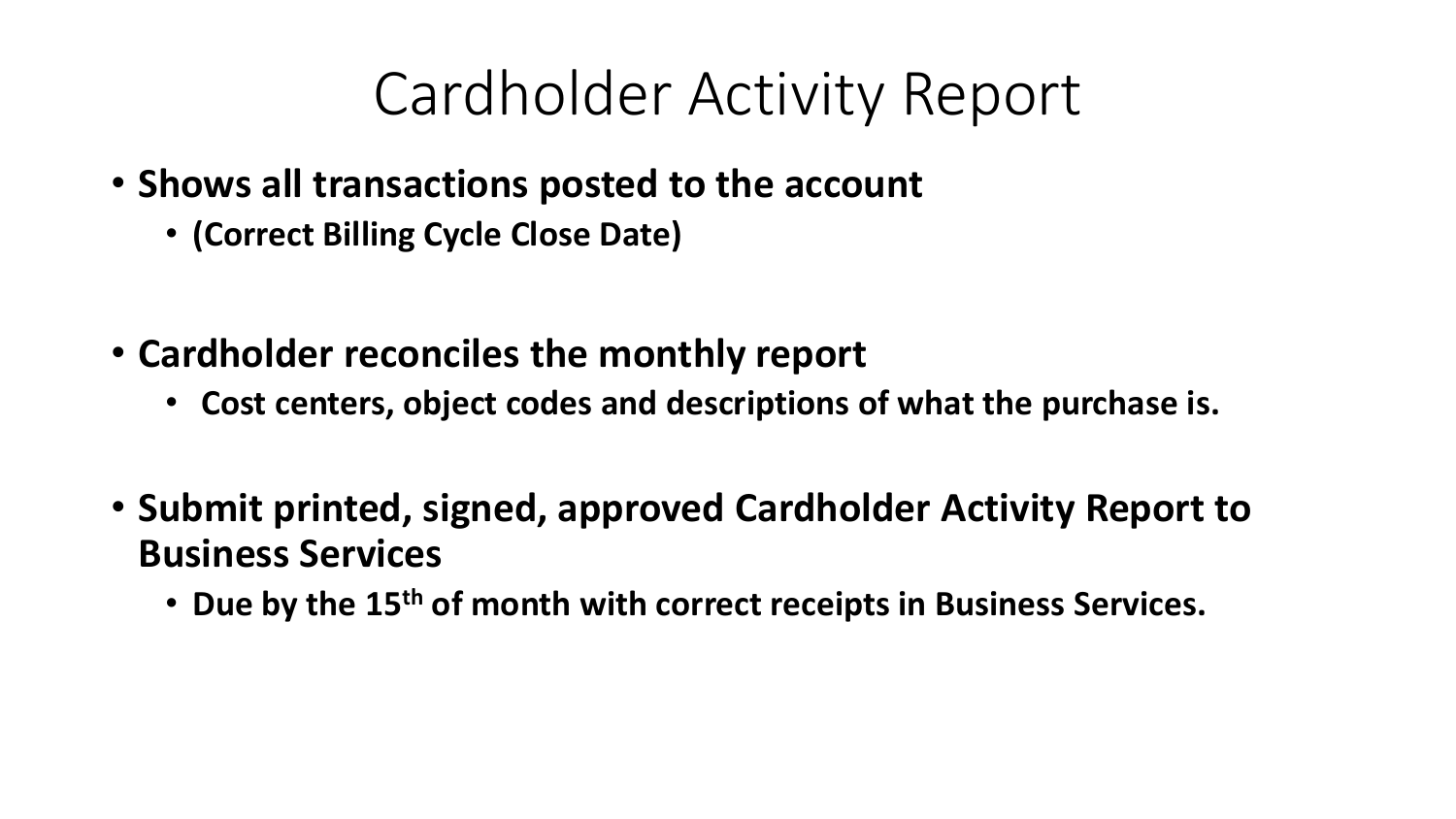

#### **Cardholder Activity**

| Name                              |                                           | <b>Account Number:</b>                               |                                                  | <b>Cycle End Date:</b> | 08/10/2015 |
|-----------------------------------|-------------------------------------------|------------------------------------------------------|--------------------------------------------------|------------------------|------------|
| Trans Date<br><b>Posting Date</b> | <b>Merchant Name</b><br>City, State/Prov. | <b>Transaction Total</b><br><b>Allocation Amount</b> | <b>Source Currency</b><br><b>Accounting Code</b> | <b>Currency Amount</b> |            |
| 07/29/2015                        | <b>BEST WESTERN</b><br>HOTELS - ST.       | \$93.27                                              | USD                                              | 93.27                  |            |
| 07/30/2015                        | ST. CLOUD, MN                             | \$93.27                                              | 215120 2130 Lodging 2015 Sourcing Summit         |                        |            |
| 08/01/2015                        | VZWRLSS*MY VZ VB<br>P                     | \$1,450.80                                           | USD                                              | 1,450.80               |            |
| 08/03/2015                        | 800-922-0204, GA                          | \$1,450.80                                           | 140540 2025 6/24 to 7/23/15 Billing Stmt         |                        |            |
|                                   |                                           |                                                      |                                                  |                        |            |

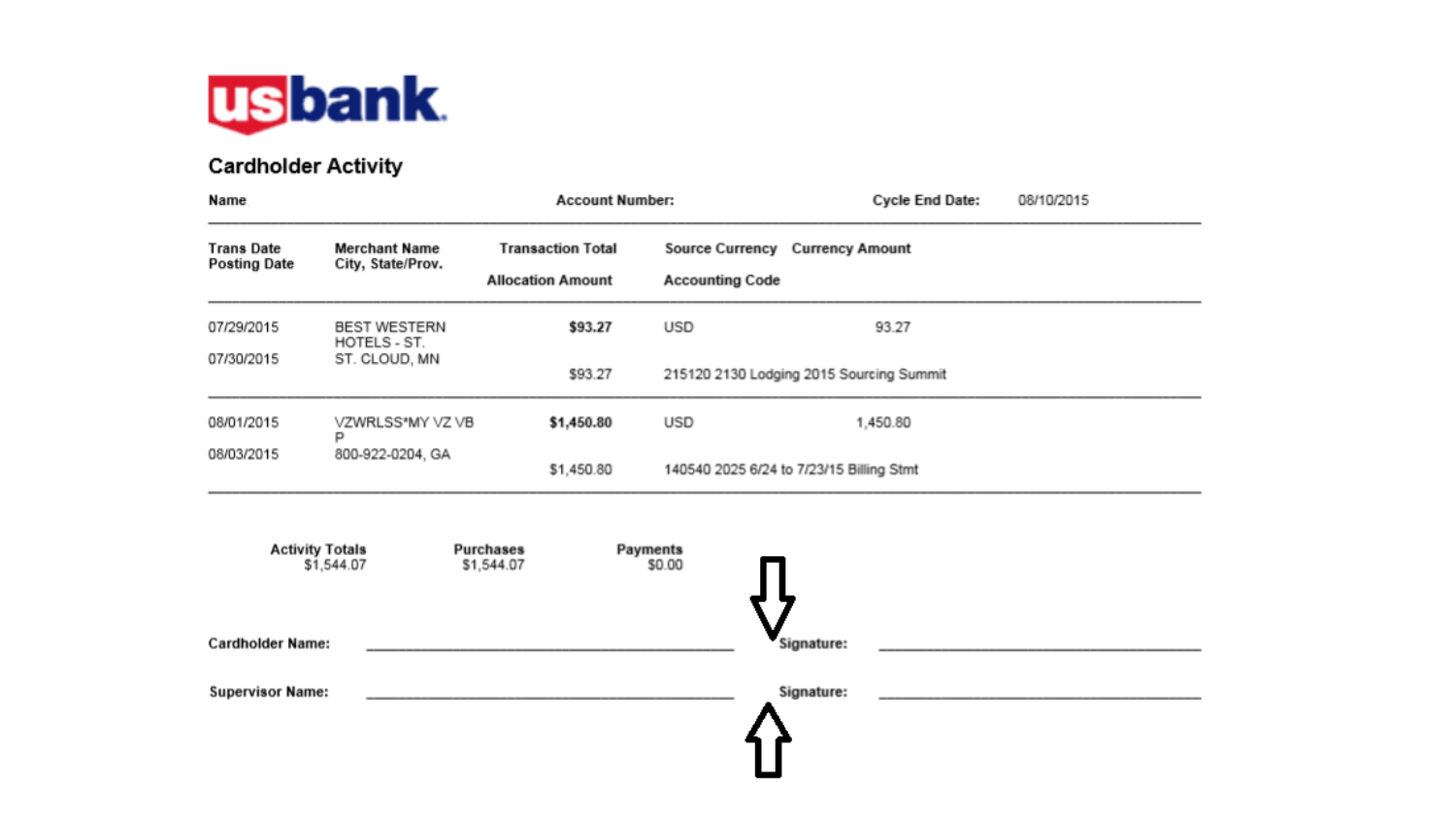## Cardholder Activity Report - Supervisor Checklist

- Original receipts are attached in order on an 8  $\frac{1}{2}$  x 11 sheet
- All required items are entered on cardholder report
	- Cost center
	- Object code
	- Description
	- Employee Signature

## • Purchases comply with policy/procedure

- Sales tax exempt
- Single quote limit
- Special expense form
- Out of state travel form

### **usbank**

| <b>Cardholder Activit</b> |  |
|---------------------------|--|
|---------------------------|--|

| Name                                     |                                           | <b>Account Number:</b>                               |                                                  | <b>Cycle End Date:</b> | 08/10/2015 |  |
|------------------------------------------|-------------------------------------------|------------------------------------------------------|--------------------------------------------------|------------------------|------------|--|
| <b>Trans Date</b><br><b>Posting Date</b> | <b>Merchant Name</b><br>City, State/Prov. | <b>Transaction Total</b><br><b>Allocation Amount</b> | <b>Source Currency</b><br><b>Accounting Code</b> | <b>Currency Amount</b> |            |  |
| 07/29/2015                               | <b>BEST WESTERN</b><br>HOTELS - ST.       | \$93.27                                              | <b>USD</b>                                       | 93.27                  |            |  |
| 07/30/2015                               | ST. CLOUD, MN                             | \$93.27                                              | 215120 2130 Lodging 2015 Sourcing Summit         |                        |            |  |
| 08/01/2015                               | VZWRLSS*MY VZ VB<br>P                     | \$1,450.80                                           | <b>USD</b>                                       | 1.450.80               |            |  |
| 08/03/2015<br>800-922-0204, GA           |                                           | \$1,450.80                                           | 140540 2025 6/24 to 7/23/15 Billing Stmt         |                        |            |  |



### *Sign have cardholder submit to Business Services by the 15th of the month*